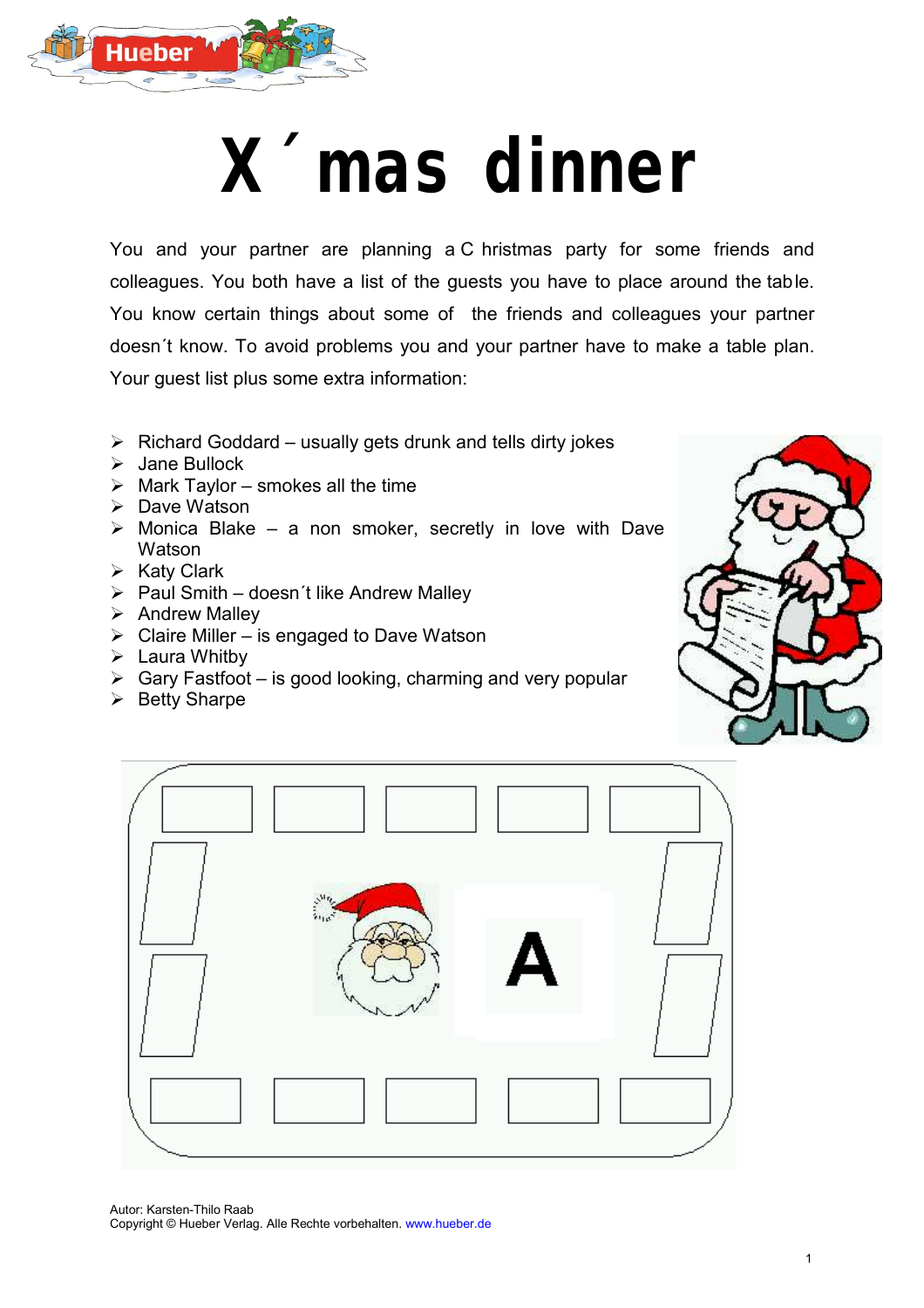

## **X´mas dinner**

You and your partner are planning a C hristmas party for some friends and colleagues. You both have a list of the guests you have to place around the table. You know certain things about some of the friends and colleagues your partner doesn´t know. To avoid problems you and your partner have to make a table plan. Your guest list plus some extra information:

- ▶ Richard Goddard
- $\triangleright$  Jane Bullock is desperately looking for a man
- $\triangleright$  Mark Taylor
- $\triangleright$  Dave Watson is not happy with Claire Miller
- $\triangleright$  Monica Blake
- $\triangleright$  Katy Clark is talking all the time, a real chatterbox
- $\triangleright$  Paul Smith
- $\triangleright$  Andrew Malley very shy, doesn't drink, is afraid of women
- Claire Miller
- $\triangleright$  Laura Whitby knows everything, not a good listener
- Gary Fastfoot
- $\triangleright$  Betty Sharpe laughs about everything, smokes cigars





Autor: Karsten-Thilo Raab © 2000 Hueber Verlag. Alle Rechte vorbehalten. www.hueber.de